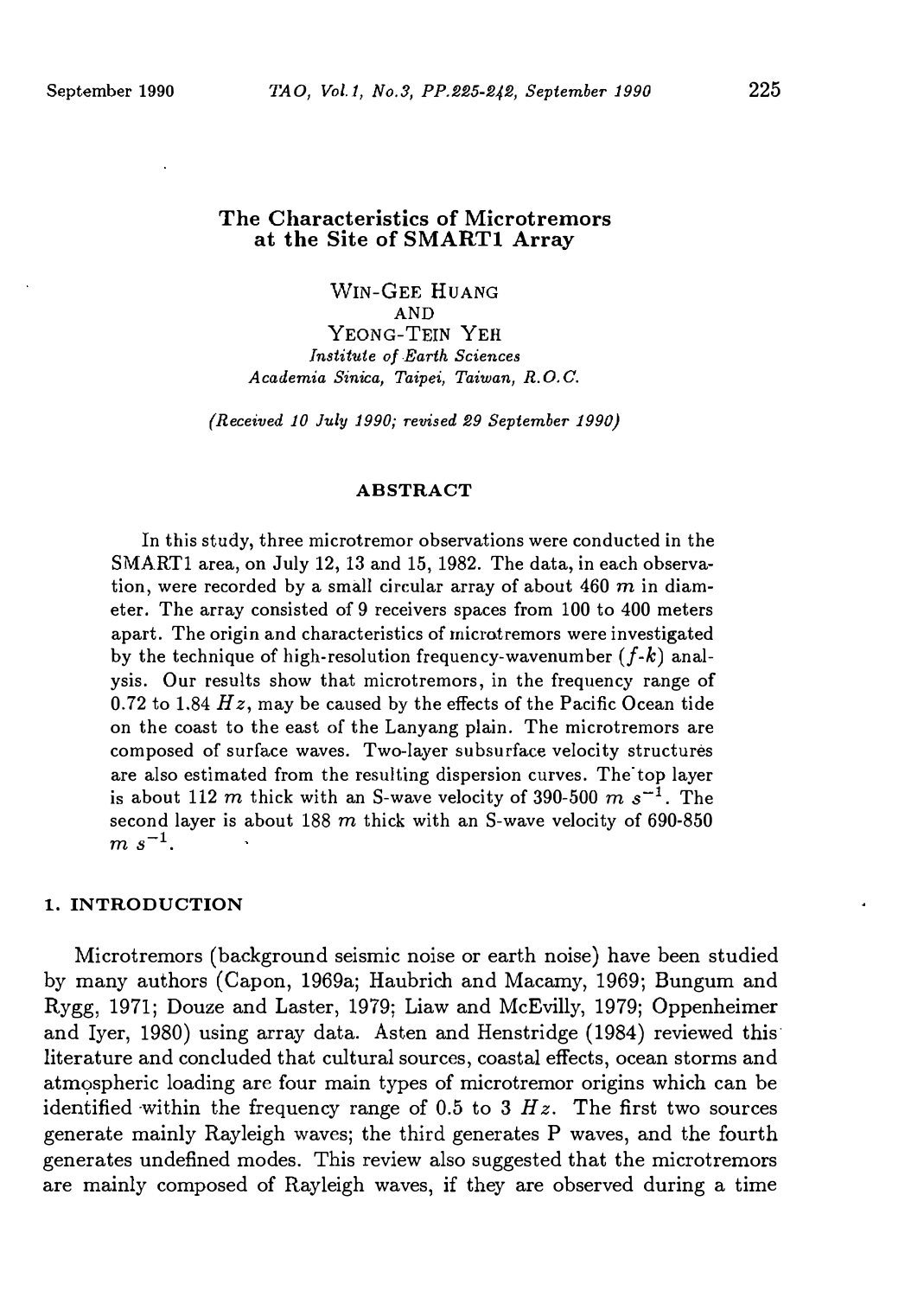when no special conditions, such as low pressure, geothermal or wind actions, are present. ·

Many attempts have already been made to infer local geological conditions from microtremors. The methods include the use of predominate frequencies (Kanai and Tanaka, 1961) or power spectra (Katz, 1976) to determine shallow geological conditions. In both of these methods it is difficult to identify the source and propagation effects of microtremors. One of the problems which still remains with use of the above two methods (Horike, 1985), is the difficulty in distinguishing whether predominant frequencies are caused by surface waves or by body waves. The identification of wave types is an important problem because predominant frequencies of body, waves caused by local conditions do not always agree with those of surface waves. In order to overcome this problem, we can identify wave types from horizontal phase velocities obtained by array data (Horike, 1985). If the measured phase velocities are less than the S-wave velocity of the basement rock and are dispersive, they may be identified as those of surface waves. If not, they will be those of body waves.

In this study, in the vicinity of the SMART1 array area, the data from three small arrays were recorded at different time periods to study the microtremors. The  $f-k$  analysis was used to identify the origin and characteristics of the microtremors. Shallow geological. conditions beneath the SMARTl were also estimated from measured dispersion curves.

#### 2. INSTRUMENTATION

The SMARTlarray is situated near Lotung city in the south of the Lanyang plain, in northeastern Taiwan. Our microtremor observations in this region were made on July 12, 13 and 15, 1982, with circular arrays 1, 2, and 3, as shown in Fig. 1. These three arrays fall almost along a line oriented in an east-west direction. Each array consists of 9 vertical component velocity sensors in three concentric circles with radii of about 87, 116 and 231  $m$ , separately. The sensor spacings are about 100 to 400 m. The sensor's natural frequency is 1  $Hz$ , and the damping factor is 0.67.

All measurements were conducted during the middle of the night (0 a.m. to <sup>4</sup>a.m.) in order to avoid the effects of culture noise as much as possible. The output of each sensor was amplified 100 to 1000 times. The signal was digital recorded at a rate of 200 samples/sec, and then converted to 12 bits binary and 4 bits gain ranging and stored on magnetic cassette tapes.

## 3. METHOD OF ANALYSIS

A seismic array is a set of seismographs distributed over an area of the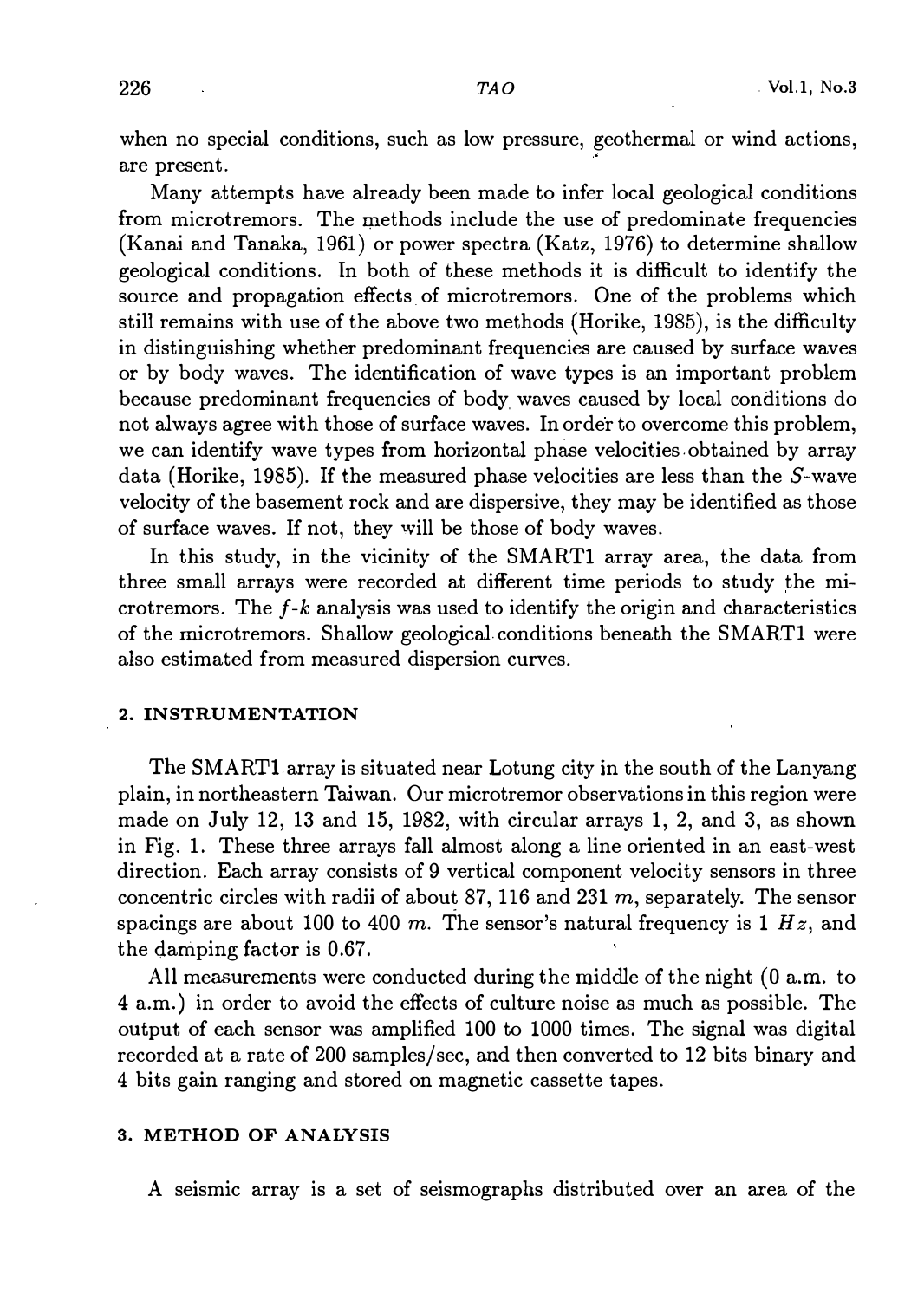

Fig. 1. The SMART1 array and small array configuration ( $\degree$  O $\degree$  denotes the observation sites of the microtremor).

Earth's surface with a spacing narrow enough, that the signal waveform may be correlated between adjacent seismographs. It is useful for studying detailed characteristics of wave field propagation across the array (Aki and Richards, 1980). The  $f$ -k power spectrum is a function of frequency and wavenumber. It will tell us the directions of approach to the array and velocities of the waves propagated across the array.

To estimate the  $f-k$  power spectra, two methods were developed. One is the Beam-Forming Method (BFM) (Lacoss et al, 1969) and the other is the Maximum-Likelihood Method (MLM) (Capon, 1969). Fig. 2a is an example of a BFM array response for array 2. It can be seen that the BFM in the wavenumber space strongly depends on sensor location and it also has a prominent sidelobe. In the presence of multipath propagation, the large sidelobe effects can't be clearly recognized. Fig. 2b is an example of an MLM array· response for array 2. It shows a more rapid collapse around the power peak and suppresses the sidelobes caused by finite array configuration. The resolution of MLM depends not only on sensor location but also on signal-to-noise ratio (SNR). As incoherence noise increase with no improvement of resolution by the MLM can be achieved. Mack and Filnn (1971) suggested two mechanisms which cause coherence loss-independent additive noise and propagation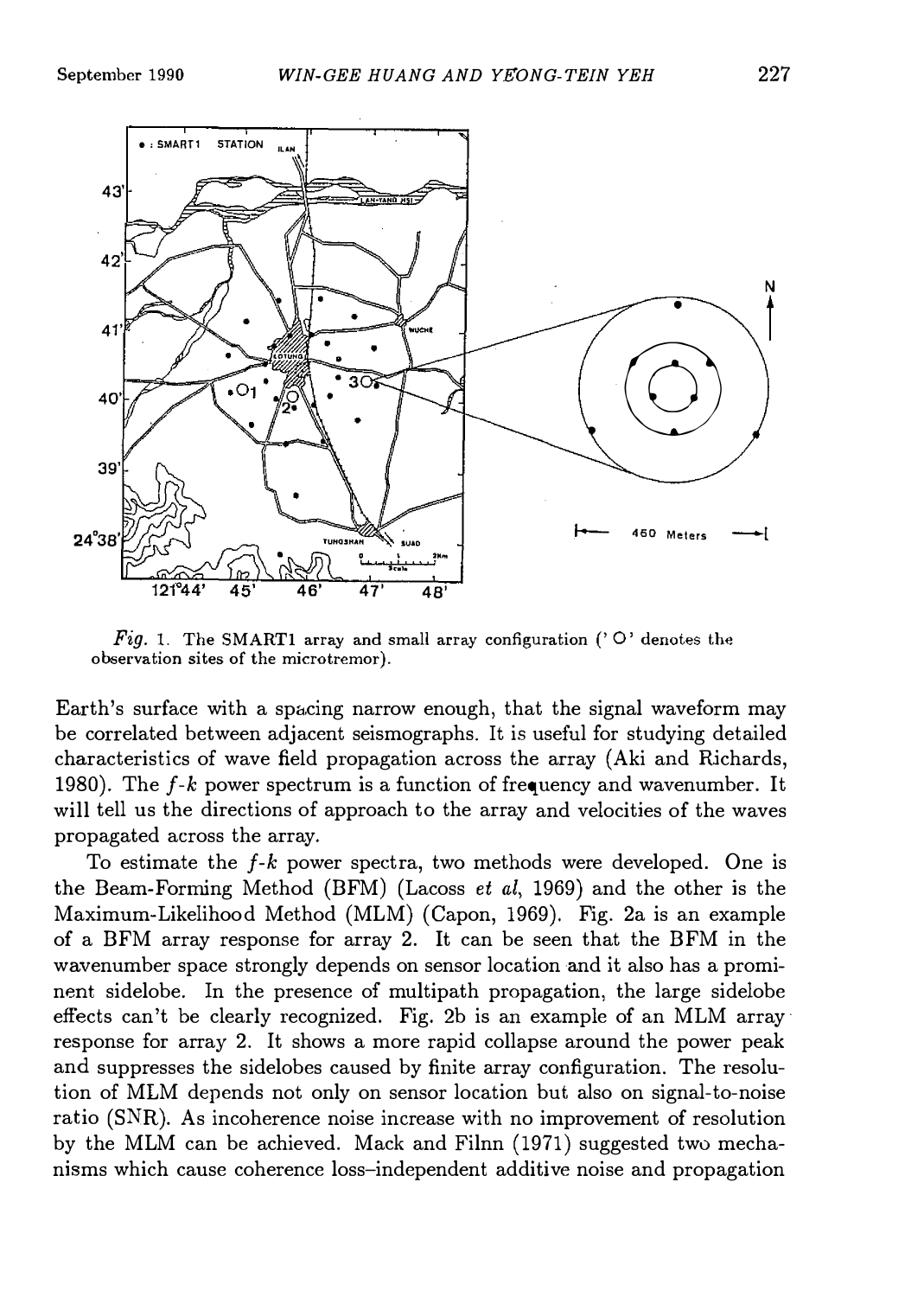$\ddot{\phantom{0}}$ 

 $\ddot{\cdot}$ 



Fig. 2. (a) The BFM array response for array 2.

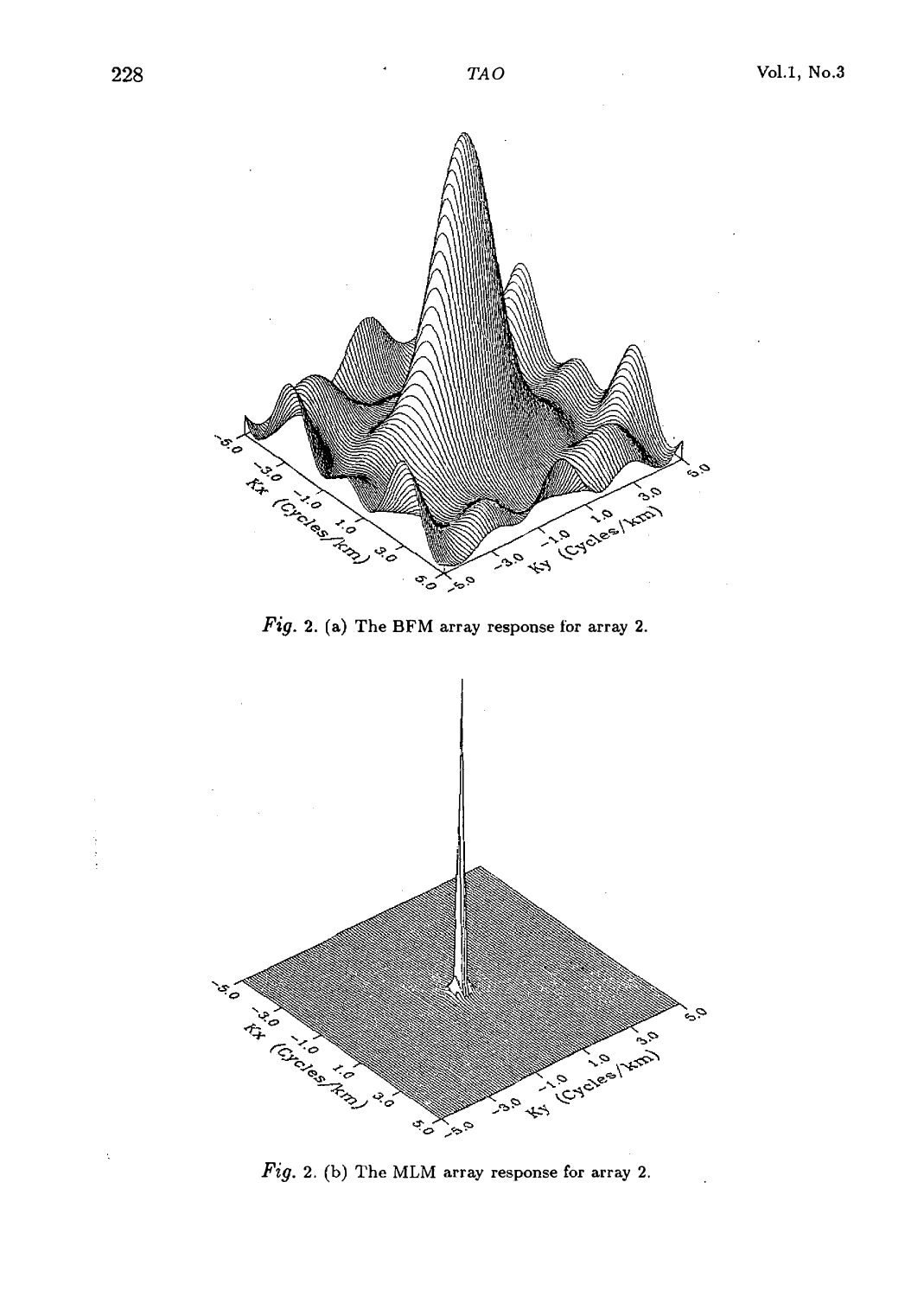effects. Wood and Lintz (1973) discussed the resolving power of an array and concluded that it clearly depends on three factors: the diameter of an array, the spatial distribution of the sensors, and the correlation between the two events to be resolved. It appears that the MLM is the better method for processing two dimensional array data for high resolutions in the presence of multipath interference. Therefore, it is most suitable for background noise studies.

The power spectrum at frequency f and vector wavenumber k for an array of  $N$  sensors by MLM is given by

$$
P(f,k) = \left[\sum_{i,j=1}^{N} \phi_{ij}^{-1}(f) exp(i\vec{k} \cdot \vec{r}_{ij})\right]^{-1},
$$
\n(1)

where

 $N =$  number of sensors.

 $\phi_{ii}(f)$  = cross-power spectrum between ith and jth sensors at frequency f.  $\vec{r}_{ij} = \vec{r}_j - \vec{r}_i$  where  $\vec{r}_i$  and  $\vec{r}_j$  are the position vectors of the *i*th and *j*th sensors.

 $\phi_{ij}^{-1}(f) = \text{is the element of the corresponding inverse for the matrix } \phi_{ij}(f).$ .

# 4. DATA PROCESSING

For some reason, the 9 sensors of each array did not always work. The number of effective sensors that corresponds with each observation is shown in Table 1. In order to avoid spurious results in the wavenumber domain caused by spatial aliasing, the wavelength we analyze must be greater than twice the minimum sensor spacing, i.e. 200 m.

The computation of  $f-k$  power spectrum was done using the following steps:

- (1) To compute the cross-power spectra. The method discussed by Capon (1969) was used. For resolution and stability of the estimated power spectrum, we selected 100 seconds' data length for arrays 1 and 2, then divided these time series into 8 segments, each segment being 12.5 seconds; for array 3, we selected 300 seconds' data length and divided the time series into 32 segments, each time segment being 12.5 seconds. The data length and segment which we divided is shown in Table 1. In each time segment Hanning's window was used before transforming each seg-· ment into the frequency domain. Cross-power spectrum estimates were obtained by multiplying in the frequency domain and then averaging the results.
- (2) The MLM is based on the inverse of the coherency matrix  $\phi_{ij}(f)$  in Eq. (1 ). An additional condition for the successful application of the MLM method is that the coherency matrix be nonsingular. Capon (1969)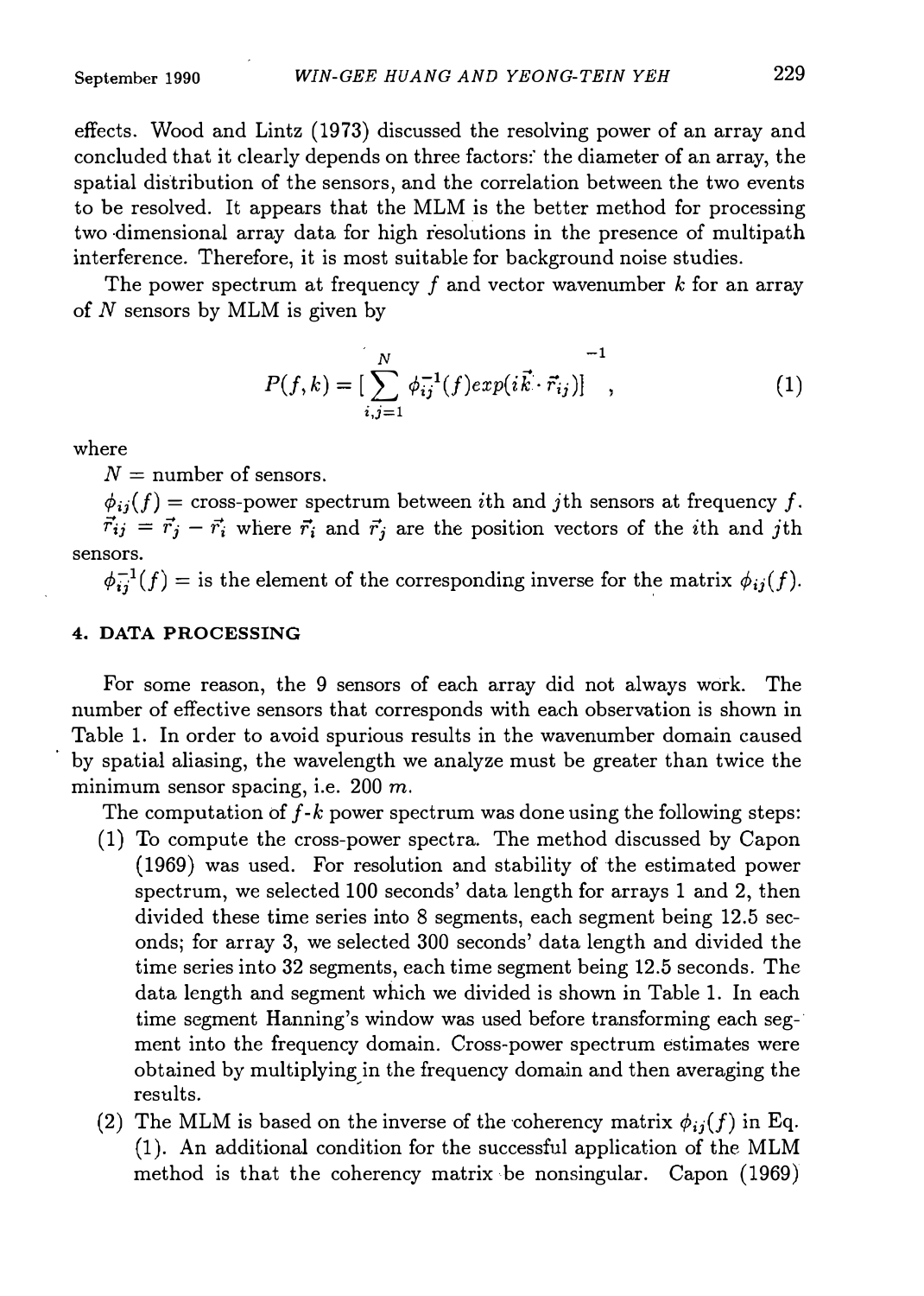| Array No. | OТ         |   |    | DI.            |          |
|-----------|------------|---|----|----------------|----------|
|           | 07 12 2:10 |   |    | 12.5           | 0.00     |
|           | 07 12 2:30 | 8 | 8  | $12.5^{\circ}$ | 0.01     |
| 2         | 07 13 1:40 |   | ጸ  | 12.5           | 0.01     |
| 2         | 07 13 2:00 |   | 8  | 12.5           | 0.00     |
| 2         | 07 13 3:50 | 9 | 8  | 12.5           | 0.01     |
| 2         | 07 13 4:00 | 6 | ጸ  | 12.5           | 0.00     |
| 2         | 07 13 4:05 | 9 | ጸ  | 12.5           | 0.01     |
| 3         | 07 15 0:45 |   | 32 | 12.5           | $0.00\,$ |

Table 1. The observation time and data selection conditions for each array.

OT: Observation time.<br>N: Number of station

 $N$  : Number of stations used at each observation time.<br> $M$  : Number of time segments to be divided.

Number of time segments to be divided.

DL: Data length of each time segment (in seconds).

R : The small amount added to the diagonal term, when  $M < N$ .

showed that a necessary condition for nonsingularity is that the number of blocks  $(M)$  used in estimate  $\phi_{ij}(f)$  must be greater than or equal to the number of sensors  $(N)$ . A nonsingular matrix is assured if a small amount of incoherent noise is added to the diagonal element  $\phi_{ij}(f)$ . In order not to influence the resolution on of wavenumber, this small amount  $(R)$  added was 0.01, when  $M < N$ , as shown in Table 1.

(3) The f-k power spectrum is displaced here as  $-10 \times Log_{10}(P/P_{max})$  contours in the wavenumber domain  $|k| \leq 5$  cycles  $km^{-1}$ , where  $P/P_{max}$  is the ratio of  $f-k$  power at each coordinate  $(k_x, k_y)$  to peak power. The wavenumber space consists of 51  $\times$  51 grids; contouring from 0 to 14 db, with an interval of 2 db. In the diagram, the  $\prime\bullet'$  mark indicates the peak power. The velocity V was estimated by

$$
V = f / \sqrt{k_{x_0}^2 + k_{y_0}^2},
$$
 (2)

where  $k_{x_0}$  and  $k_{y_0}$  are corresponding to peak power positions in the wavenumber space.

#### 5. RESULTS

Figs. 3 and 4 are some examples of  $f-k$  power spectra at arrays 1 and 2, respectively. Fig. 3 shows the  $f-k$  power spectra at frequencies 0.64 to 1.52  $Hz$  for the microtremors observed by array 1. The maximum peak is found to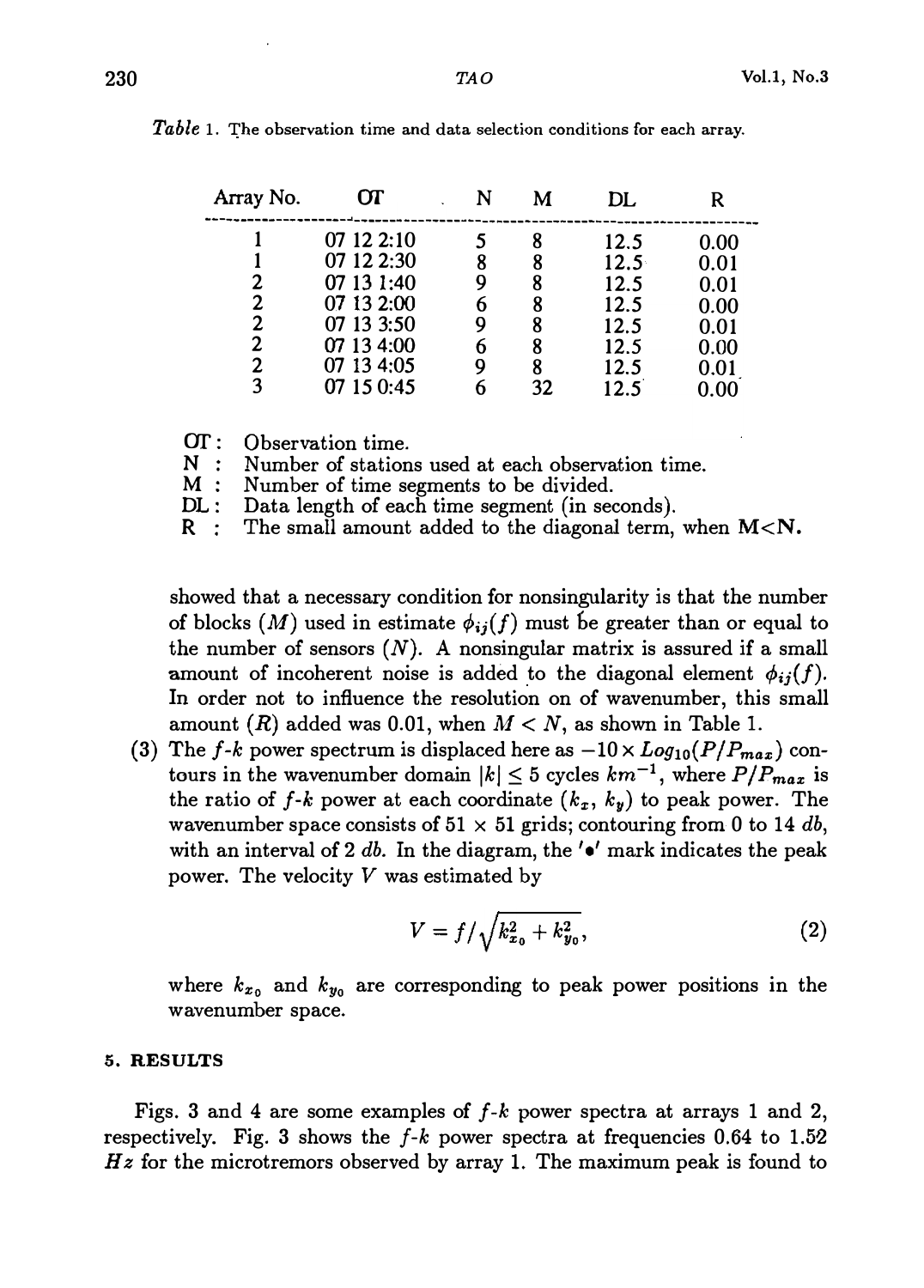





Fig. 3. (a) The  $f$ - $k$  power spectra by MLM at frequencies 0.64 to 1.04 Hz for array 1. Solid dots denote locations of the highest peaks.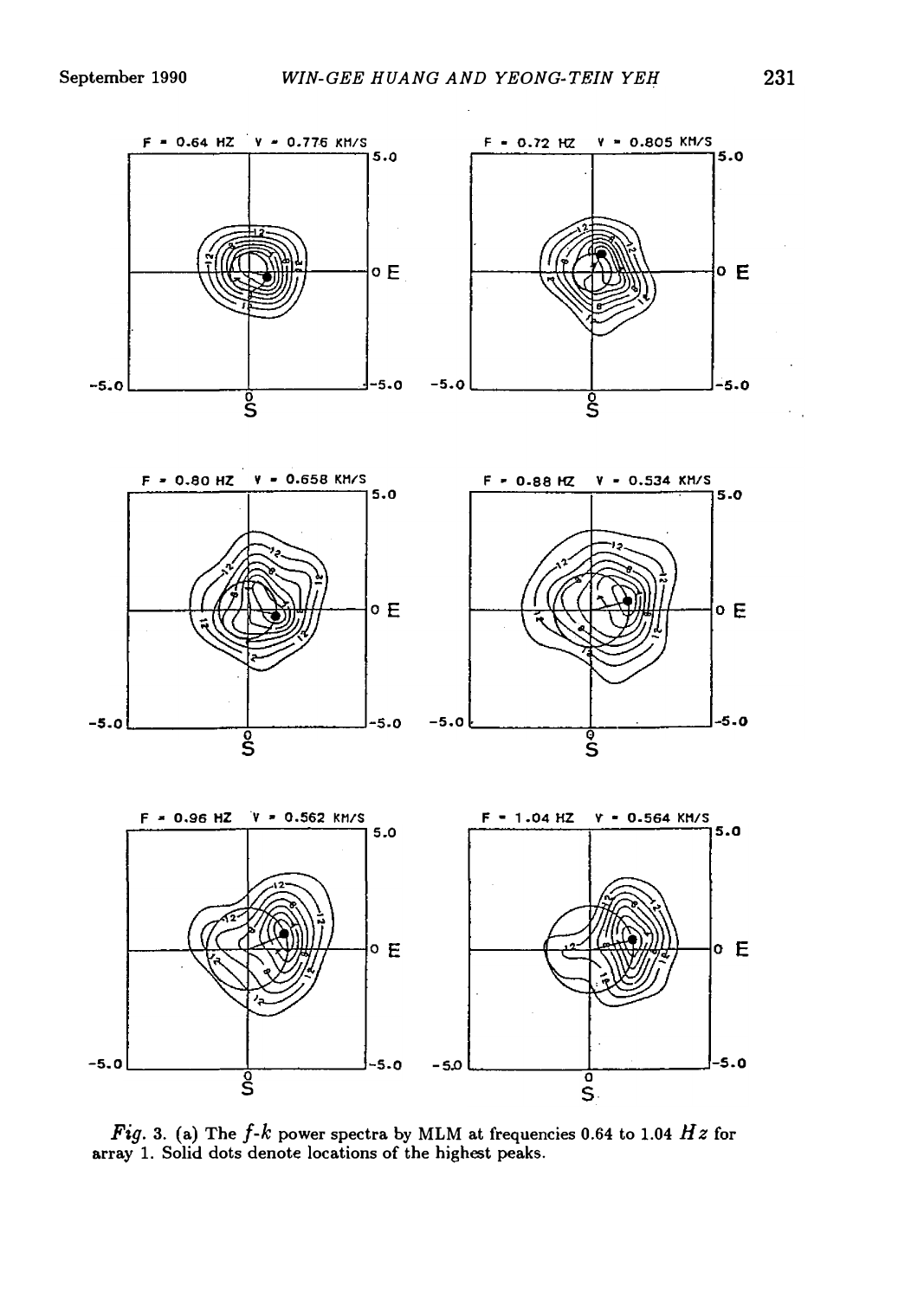









Fig. 3. (b) The  $f$ - $k$  power spectra by MLM at frequencies 1.12 to 1.52  $Hz$  for array 1. Symbols denote the same as in  $Fig. 3a.$ 

 $\gamma$  .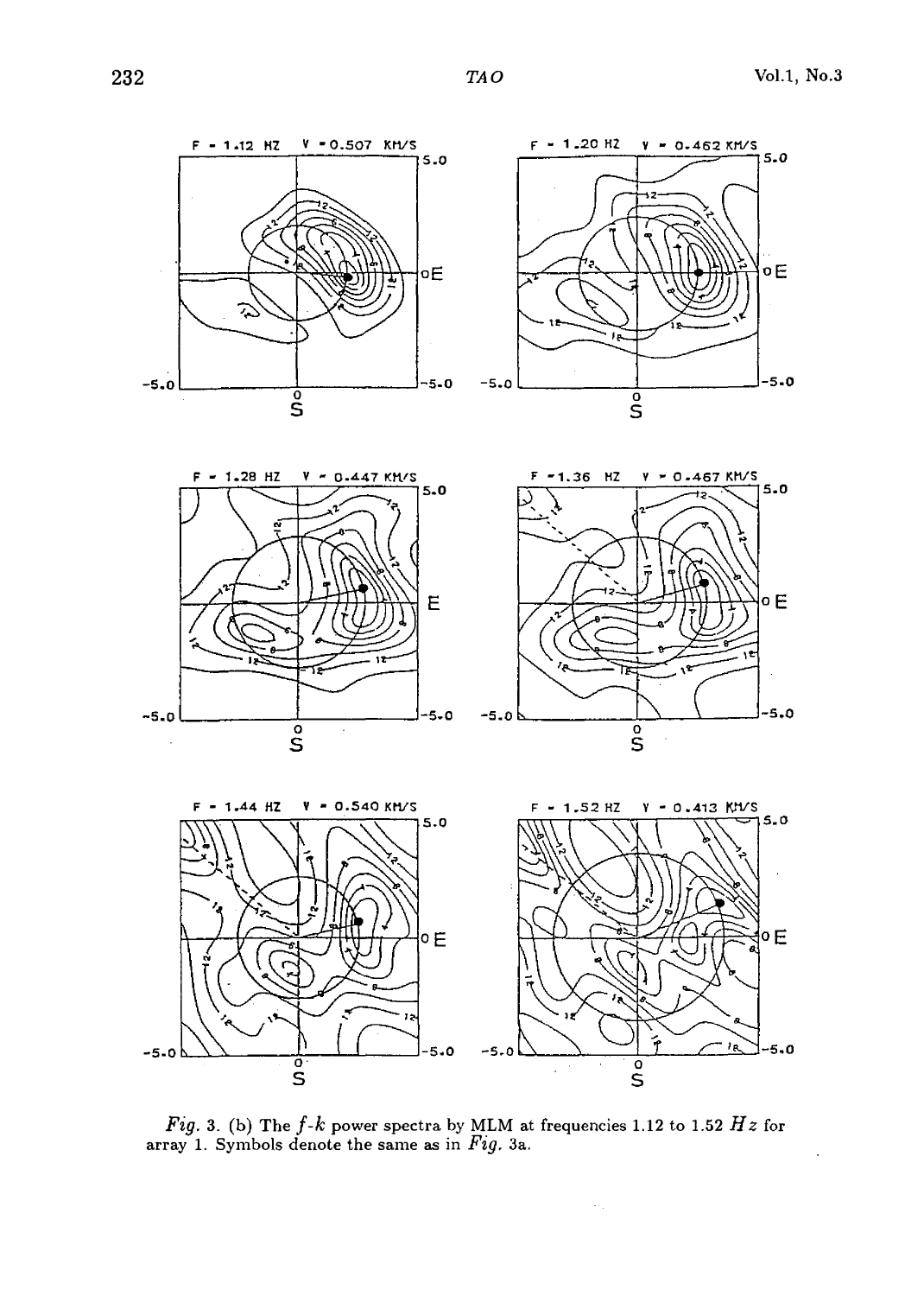be located in almost the same position (in the first quadrant) with a similar spectrum shape at all frequencies, especially at 0.8 to 0.96  $Hz$  and 1.28 to 1.52  $Hz$ . It probably suggests that the microtremors are produced by the same source. The second peak appears in the third quadrant at frequencies of 1.04 to 1.52  $Hz$  with higher apparent velocities than that of the maximum peak. When examined, there was a microearthquake that occurred during that time. The epicenter was located  $24^{\circ}2'$  N and  $121^{\circ}11'$  E. We suggest that the peaks in the third quadrant were associated with this microearthquake. It is obvious that the  $f-k$  technique could distinguish the mixture of both surface and body waves, if they existed. At frequencies of 1.44 to 1.52  $Hz$ , there existed weak signals in the second quadrant (dashed line). It can be justified that they were caused by the sidelobes of the array response.

Fig. 4 shows the  $f-k$  power spectrum of the microtremors detected by array 2 at frequencies 0.88 to 1.76  $Hz$ . They can be divided into three groups. The first is 0.88 to 1.28 Hz; the second is 1.36 to 1.44 Hz; and the third is 1.52 to 1.76  $Hz$ . The f-k power spectra of the second and third groups are more complicated than those of the first and second groups. The direction of the maximum peak changed back and forth from the first quadrant to the fourth quadrant. We suggest that the change of azimuth was due to energy being scattered from the propagation path. This scattering may have been associated with local structure irregularities. It can be seen that another peak is located at the k-axis for frequencies 1.52 to 1.76  $Hz$ . Comparing the second peak to the maximum peak at each frequency, we can see that they have a different direction of approach, but have nearly the same velocity.

At array 3, the maximum peak of the  $f-k$  power spectra was always at the fourth quadrant (not shown here). It probably suggests that as the microtremors in this area are very stable, they must be produced by the same source.

From the above analysis, we see that all of the maximum peaks of the  $f-k$ power spectra are located at the first or fourth quadrant. This means that the energy of the microtremors approaches from the northeast or southeast direction. The spectrum shape changes with frequency gradually. At frequencies of less than 1.04  $Hz$ , there exists a coherence energy across the array, and at frequencies greater than 1.04  $Hz$ , the energy of microtremors may be scattered by local structure irregularities, and the coherence decreases owing to the sensor spacing used.

#### 6. DISCUSSION

As mentioned before, the  $f-k$  power spectra indicate that the microtremors are propagated into the small arrays from northeast or southeast directions.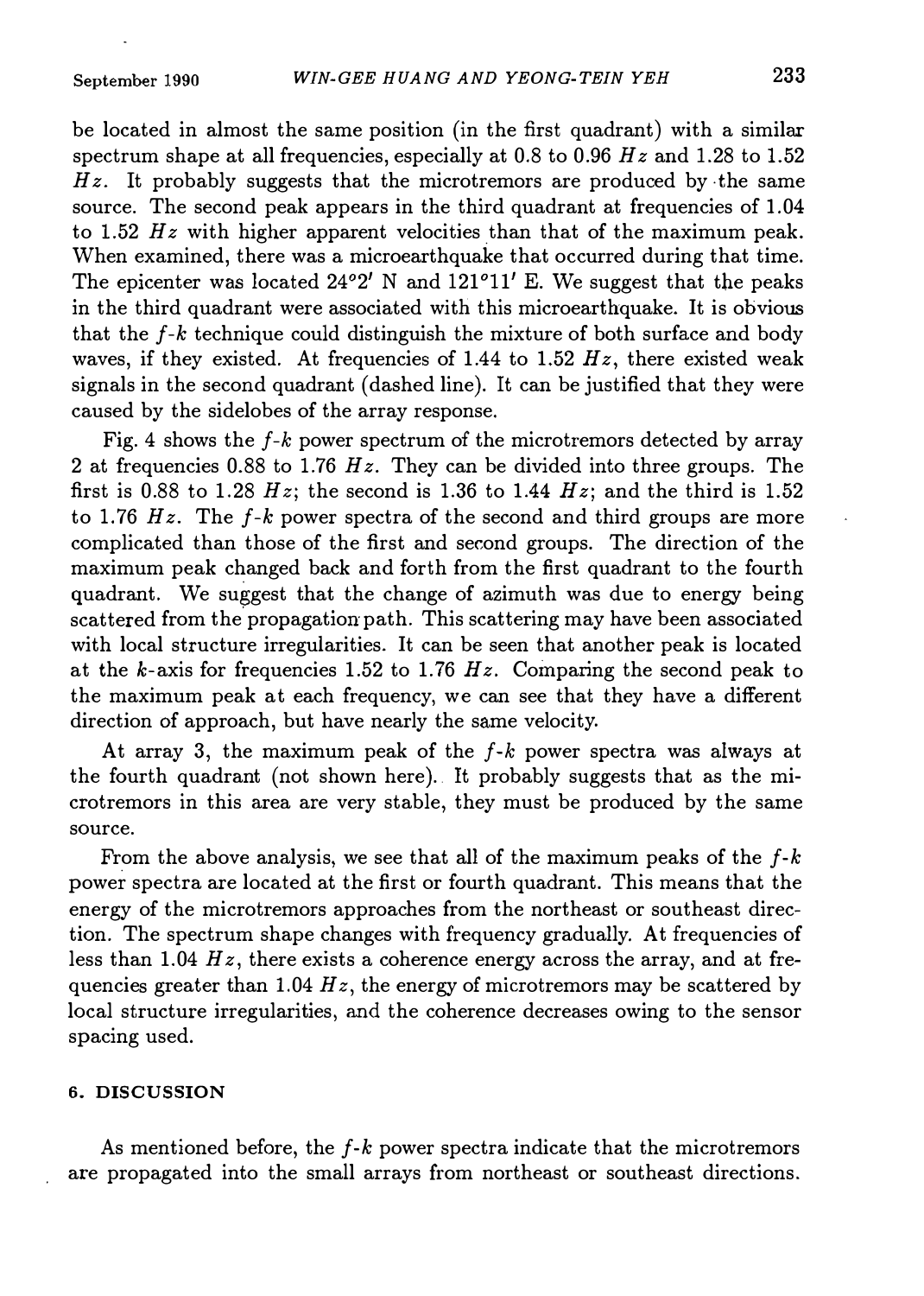$\bar{\mathcal{A}}$ 



Fig. 4. (a) The  $f$ - $k$  power spectra by MLM at frequencies of 0.88 to 1.28  $Hz$ for array 2. Symbols denote the same as in Fig. 3a.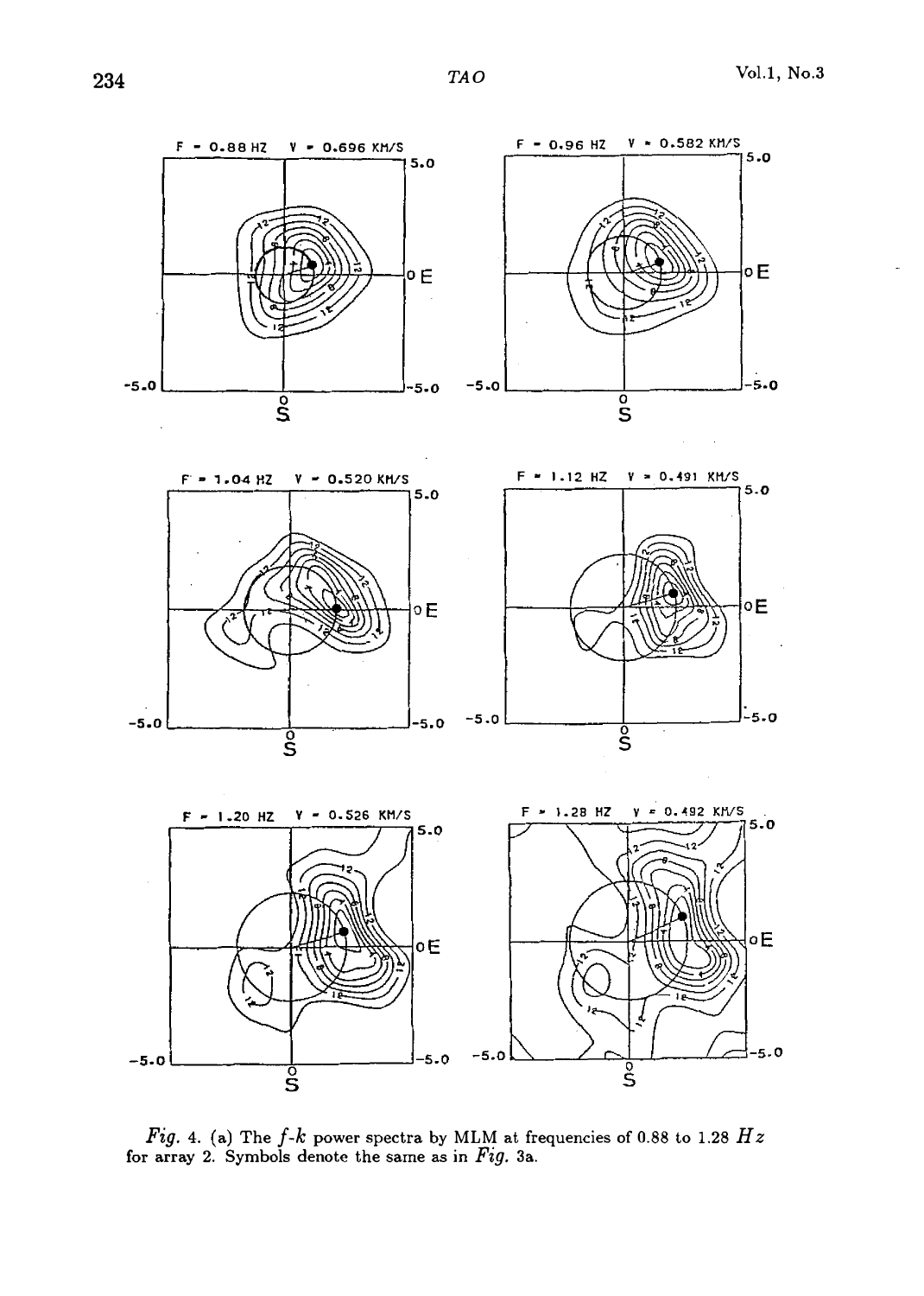





Fig. 4. (b) The  $f$ - $k$  power spectra by MLM at frequencies of 1.36 to 1.76  $Hz$ for array 2. Symbols denote the same as in  $Fig. 3a.$ 

 $\mathcal{F}_1$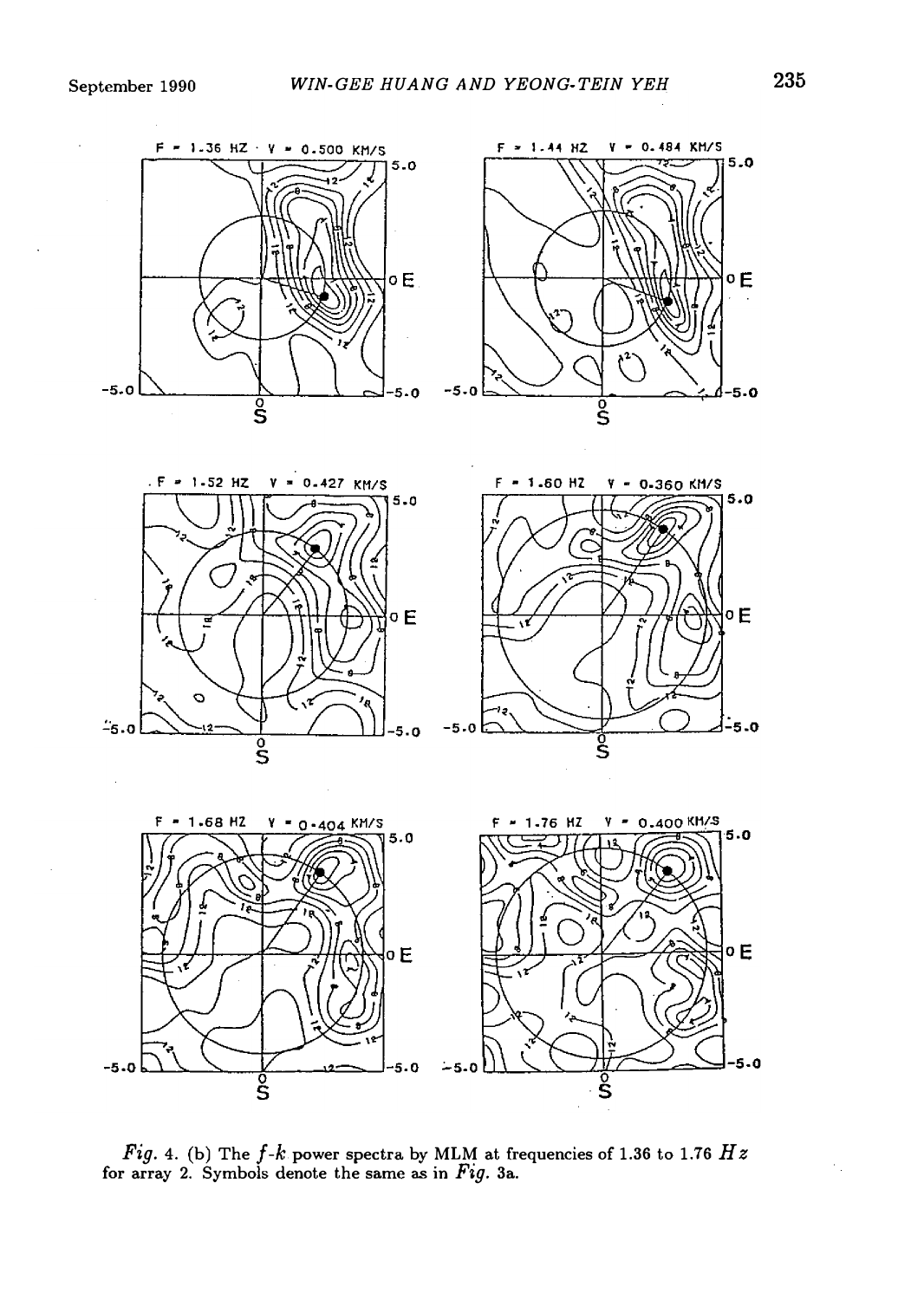There are many possible origins we must take into consideration such as traffic (vehicles, trains), and coastal effects or streams near the observation sites. In the following paragraphs, we will discuss these possible microtremor origins in detail.

- (L) During the observation period (middle of the night), the traffic of the array region is limited. Lee (1973) studied the seismic noise caused by traffic, and showed that its frequency is always greater than  $0.5$  Hz. Morever, when the sensor is located 30 to 40  $m$  away from the highway, only weak noise can be observed. It attenuates rapidly with distance. In our experiment, the distance between the highway and the sensors is at least 170  $m$ ; therefore, traffic noise is too weak to be detected. Besides, the noise must be of very short duration of time compared to our observation time. The process of carefully selecting data segments (100 seconds) to compute  $f$ - $k$  power spectra will also avoid the contamination.
- (2) The nearest distance of array 1, 2 and 3 is about 630, 2600 and 3000  $m$  from the Lanyang river, respectively. Iyer and Hitchcock (1976) reported that a flowing river generates noise at frequencies above 6  $Hz$ , and attenuates by about 12 db at 1000 m from the river. From our  $f$ -k estimate, it is obvious that no coherence energy above  $6 \ Hz$  could be seen.
- (3) Average phase velocities of array 1, 2 and 3 at frequencies  $0.8$  to  $1.76$  $Hz$ , 0.72 to 1.84  $Hz$  and 0.72 to 1.52  $Hz$  are 857 to 360  $m s^{-1}$ , 788 to 375 m  $s^{-1}$  and 699 to 316 m  $s^{-1}$ , respectively (Table 2; Fig. 5). In order to identify the wave types of the microtremors within the above frequency bands, the seismic velocity structure beneath the array area must be known. P-wave velocity structures beneath the Lanyang plain and the SMARTl have been studied by Chiang (1976) and by Wen and Yeh (1984), respectively. The subsurface structure of the SMART1 area from the top can be summarized as follows: (a) The soil layer has Pwave velocity of about 430 to 760  $m s^{-1}$  with a thickness of about 3 to 18 m; (b) The alluvium layer has a P-wave velocity of about 1400 to 1700 m  $s^{-1}$  with a thickness of about 30 to 60 m; (c) The third layer has a P-wave velocity of about 1800 to 2000  $m s^{-1}$  with a thickness of about 170 to 540 m; (d) The Miocene basement has a  $P$ -wave velocity of about 3300 to 4000 m s<sup>-1</sup>. If we suggest that  $V_s = \sqrt{3}V_p$ , the S-wave velocity of the basement is calculated at about 2000 m  $s^{-1}$ . The phase velocities obtained for microtremors are less than the S-wave velocity of the basement at any SMARTl region (Table 2) and are of normal dispersion (Fig. 5). This may suggest that the microtremors are Rayleigh waves.

According to the above considerations, we exclude the origins caused by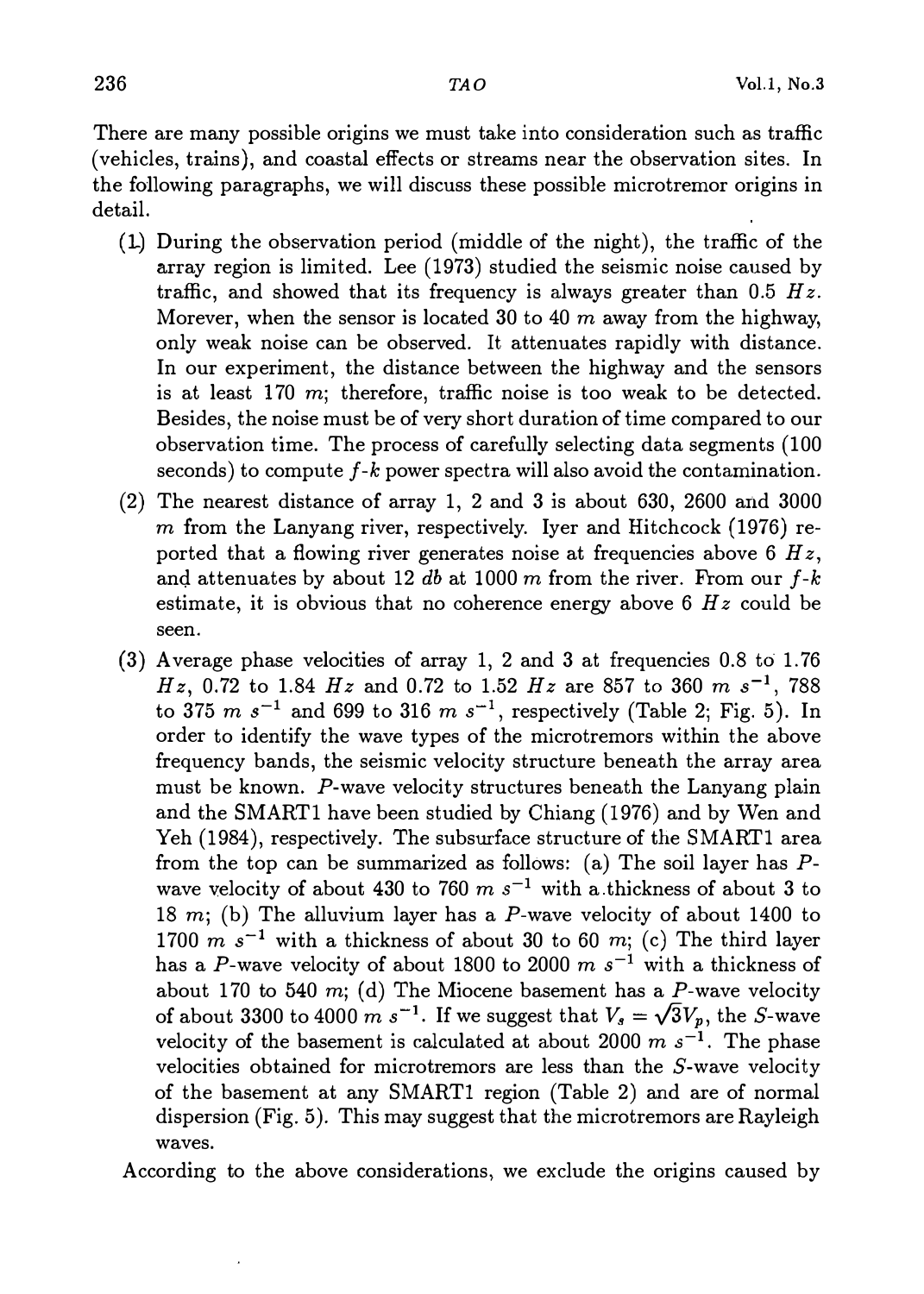traffic and stream, and suggest that the origin of microtremors at the SMARTl area may be caused by the effects of the Pacific ocean on the coast. The first column of Table 2 shows the average phase velocities of each array: obtained from  $f-k$  estimate. Compare the results of array 1 and 2. It can be seen that the phase velocity corresponds with each frequency and is nearly the same. At frequencies between 0.96 to 1.04  $Hz$ , both arrays have a velocity drop from 703 to 585 m  $s^{-1}$  and 689 to 558 m  $s^{-1}$ , respectively. For array 3, there also exists a velocity anomaly from 669 to 468  $m s^{-1}$  between frequencies 0.72 to 0.8  $Hz$ ; and at frequency 0.8 Hz the velocity is 468 m  $s^{-1}$ , which is much less than that of array 1 and 2, at the same frequency.

| Array No.         |                         |     | 2                       |     | 3                       |     |
|-------------------|-------------------------|-----|-------------------------|-----|-------------------------|-----|
| Frequency<br>(Hz) | velocity depth<br>(m/s) | (m) | velocity depth<br>(m/s) | (m) | velocity depth<br>(m/s) | (m) |
| 0.72              |                         |     | 717                     | 332 | 699                     | 309 |
| 0.80              | 857                     | 357 | 788                     | 328 | 468                     | 195 |
| 0.88              | 788                     | 298 | 700                     | 265 | 376                     | 142 |
| 0.96              | 703                     | 244 | 689                     | 239 | 410                     | 142 |
| 1.04              | 585                     | 188 | 558                     | 179 | 373                     | 120 |
| 1.12              | 532                     | 158 | 512                     | 152 | 328                     | 98  |
| 1.20              | 525                     | 146 | 497                     | 138 | 333                     | 92  |
| 1.28              | 426                     | 111 | 497                     | 129 | 316                     | 82  |
| 1.36              | 444                     | 109 | 476                     | 117 | 336                     | 82  |
| 1.44              | 462                     | 107 | 481                     | 111 | 340                     | 79  |
| 1.52              | 404                     | 89  | 463                     | 101 | 359                     | 79  |
| 1.60              | 370                     | 77  | 405                     | 84  |                         |     |
| 1.68              | 374                     | 74  | 412                     | 82  |                         |     |
| 1.76              | 360                     | 70  | 377                     | 71  |                         |     |
| 1.84              |                         |     | 375                     |     |                         |     |

Table 2. The phase velocity and effected depth corresponding with each frequency for the three arrays.

If we suggest that the depth of a Rayleigh wave can be about one-third of its wavelength, the second column of Table 2 shows that depth corresponds with each frequency at each array. Their range is between 357 and 70  $m$ . From Wen and Yeh (1984), the average thickness from surface to bedrock is about 410  $m$ , for the SMARTl area which is larger than the greatest depth Rayleigh waves can penetrate. Therefore, the propagation path of a Rayleigh wave caused by microtremors is mainly controlled by the alluvium layer and Pleistocene formation, for the SMARTl area.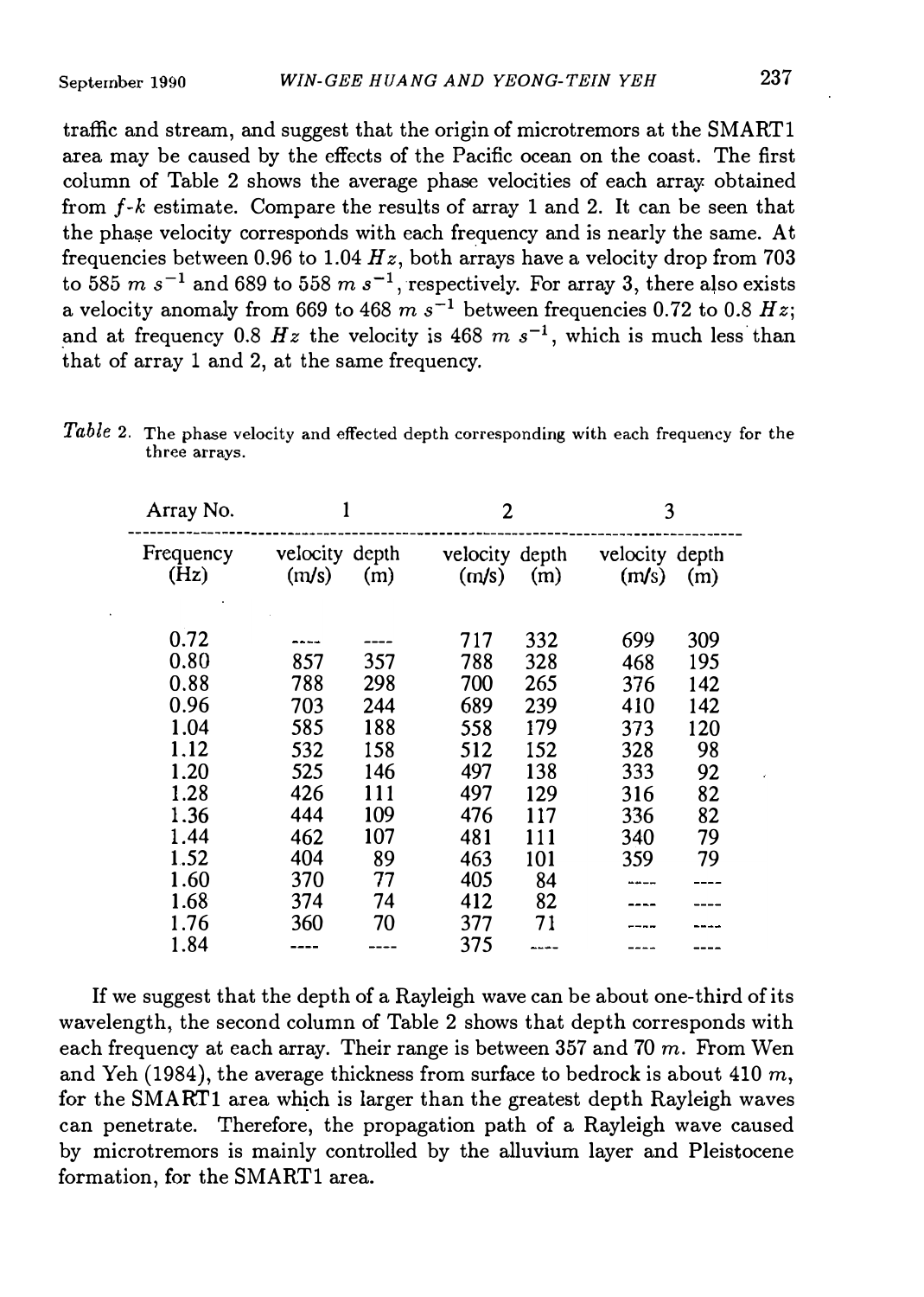

Fig. 5. The average phase velocities of microtremors obtained by MLM  $f-k$ spectra at arrays 1, 2 and 3.

The average P-wave velocity of the Pleistocene formation is 1900 m  $s^{-1}$  and we suggest the Rayleigh wave velocity is  $0.92$  times of that S-wave. According to velocity anomalies, we may divide the subsurface structure into two layers (Table 3):

Table 3. The geological conditions of three arrays obtained form  $f-k$  estimates.

| Array No.           | Layer 1                             |                   |                         | Layer 2                             |            |                |  |
|---------------------|-------------------------------------|-------------------|-------------------------|-------------------------------------|------------|----------------|--|
|                     | Thickness S-velocity Poisson<br>(m) | (m/s)             | ratio                   | Thickness S-velocity Poisson<br>(m) | (m/s)      | ratio          |  |
| $\overline{2}$<br>3 | 113<br>112<br>110                   | 488<br>499<br>396 | 0.465<br>0.462<br>0.477 | 187<br>179                          | 851<br>787 | 0.375<br>0.395 |  |
|                     |                                     |                   |                         | 198                                 | 686        | 0.425          |  |

- (1) First layer (from the top): From array 1 to array 3, the thicknesses are 113, 112 and 110 m; the S-wave velocities are 488, 499 and 396 m  $s^{-1}$ ; the Poisson ratios are 0.465, 0.462 and 0.477, respectively.
- $(2)$  Second layer (below the first layer): From array 1 to array 3, the thicknesses are 187, 179 and 198 m; the S-wave velocities are 851, 787 and 686 m  $s^{-1}$ ; the Poisson ratios are 0.375, 0.396 and 0.425, respectively.

It is obvious that the S-wave velocities of array 3 have significant differences among these arrays. It may be due to the differences of the rock's physical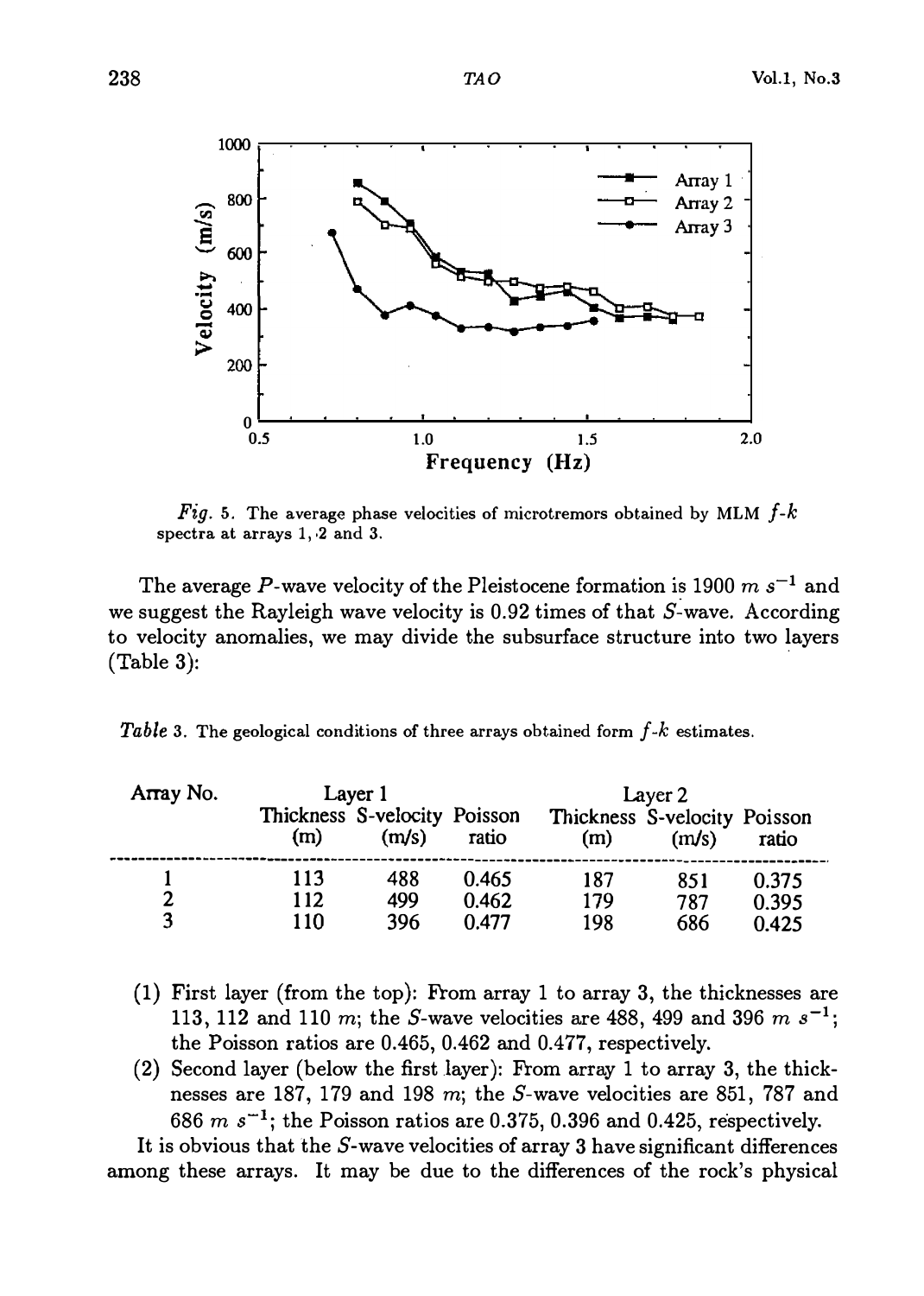properties beneath array 3. Our results didn't show the geological boundaries like Wen and Yeh (1984). If we increase the array's dimension and decrease the distance between adjacent sensors in this study, we may realize the longer and shorter wavelengths of microseisms, and could obtaine more detailed geological conditions for the SMARTl area.

## 7. CONCLUSIONS

Three separate small circular arrays were installed in the vicinity of the SMART1 area, on July 12, 13 and 15, 1982, to record the microtremors at the site of the SMARTl in northeastern Taiwan. In this study frequencywavenumber analysis was used to investigate the noise field. The analysis covered the frequency range from 0.72 to 1.84  $Hz$ . The origin and characteristics of microtremors can be summarized as below:

- (1) At a frequency range between 0.8 to 1.76  $Hz$ , 0.72 to 1.84  $Hz$  and 0.72 to 1.52  $Hz$ , for array 1, 2 and 3, respectively, there always exists a coherence energy across the array in north-east /or south-east directions. We suggest that they may be generated by the effect of the Pacific Ocean on the coast.
- (2) At frequencies 0.72 to 1.84  $Hz$ , the phase velocities obtained from f $k$  estimates are less than the  $S$ -wave velocity of the basement (Lushan Formation), and are at normal dispersion, thus we could identify the waves types as Rayleigh waves. At frequencies less than 0.64  $Hz$  (not shown here), the wavelength of the microtremors are about four or five times the array diameter, therefore the array would not be able to give adequate wavenumber resolution. At frequencies greater than 1.84  $Hz$ , no organization of the microtremors could be detected at the sensor spacing used.
- (3) According to velocity anormalies and dispersion curves (Fig. 5), the subsurface structure of the SMARTl area could be divided into two layers (Table 3): (a) First layer (from the top): the thicknesses are 113, 112 and 110 m; the S-wave velocities are 488, 499 and 396 m  $s^{-1}$ ; the Poisson ratios are 0.465, 0.462 and 0.477; (b) Second layer (below the first layer): the thicknesses are 187, 179 and 199 m; the S-wave velocities are 851, 787 and 686  $m s^{-1}$ ; the Poisson ratios are 0.375, 0.396 and 0.425. It can be seen that the structure beneath these arrays is nearly flat, but the S-wave velocities beneath array 3 are less than those beneath arrays · 1 and 2. This may be due to the different physical properties of the geological formations.

Acknowledgements. The authors would like to express their sincere thanks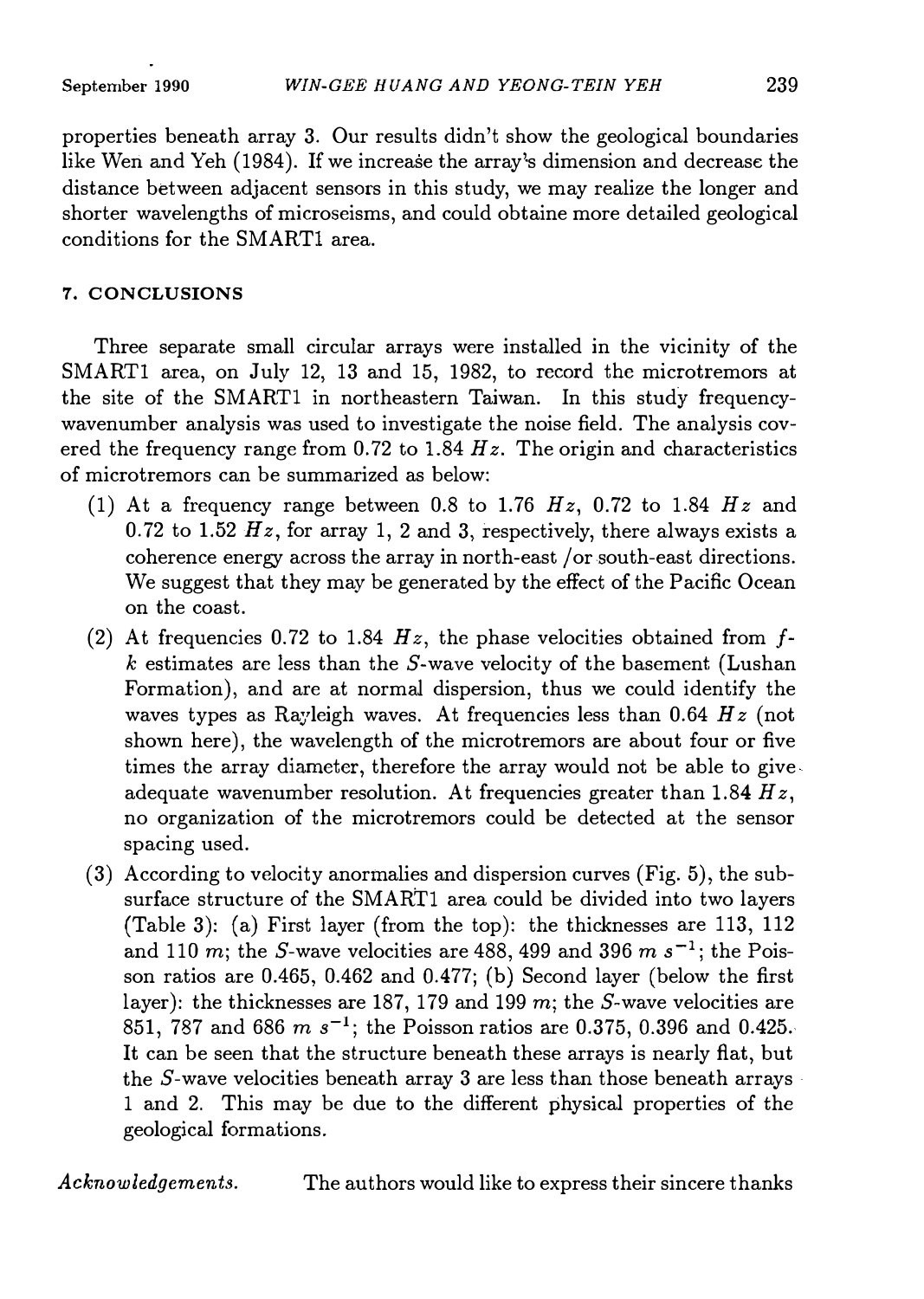to Mr. K. L. Wen and Miss M. R. Sun for their help with computer program use and with data collection. This research was supported by the National Science Council of the Republic of China.

#### REFERENCES

- Aki, K. and P. G. Richards, 1980: Quantitative Seismology Theory and Methods, W. H. Freeman and Co., San Francisco.
- Asten, M. W. and J. D. Henstridge, 1984: Array estimates and the use of microseisms for reconnaissance of sedimentary basin. Geophysics, 49, 1828-1837.
- Bungum, H., R. Eivind and B. Leif, 1971: Short-period seismic noise structure at the Norweigian array. Bull. Seismol. Soc.  $Am., 61, 357-373.$
- Capon, J., 1969a: Investigation of long-period noise at the large aperture seismic array. J. Geophys. Res., 74, 3182-3194.
- Capon, J., 1969: High-resolution frequency-wavenumber spectrum analysis. Proc. IEEE., 57, 1408-1418.
- Chiang, S. C., 1976: A seismic refraction prospecting of the Ilan Plain (in Chinese). Mining Tech., 14, 215-221.
- Douze, E. J. and S. J. Laster, 1979: Seismic array noise structure at the Roosevelt Springs, Utah, geothermal area. Geophysics, 44, 1570-1583.
- Haubrich, R. A. and McCamy, 1969: Microseisms: coastal and pelagic sources, Rev. of Geophys., 7, 539-571.
- Horike, M., 1985: Inversion of phase velocity of long-period microtremors to the S-wave-velocity structure down to the basement in urbanized area. J. Phys. Earth, 39, 59-96.
- Iyer, H. M. and T. Hitchcook, 1974: Seismic noises measurement in Yellowstone National Park. Geophysics, 39, 389-400.
- Kanai, K. and T. Tanaka, 1961: On microtremors. Bull. Earthq. Res. Inst., 39, 97-114.
- Katz, L. J., 1976: Microtremors analysis of local geological condition. Bull. Seismol. Soc. Am., 66, 45-60.
- Lacoss, R. T., E. J. Kelly and M. N. Toksöz, 1969: Estimation of seismic noise structure using array. Geophysics, 29, 21-38.
- Lee, T. Q., 1974: The studies of background seismic noise due to traffic (in Chinese). M. S. Thesis, National Central Unvi., R.O.C..
- Liaw, L. J. and T. V. McEvilly, 1979: Microseisms in geothermal exploration studies in Grassy Valley, Navada. Geophysics, 44, 1097-1115.
- Mack, R. and E. A. Filnn, 1971: Analysis of the spatial coherence of shortperiod acoustic-gravity waves in the atmosphere. Geophys. J. R. astr. Soc., 26, 255-269.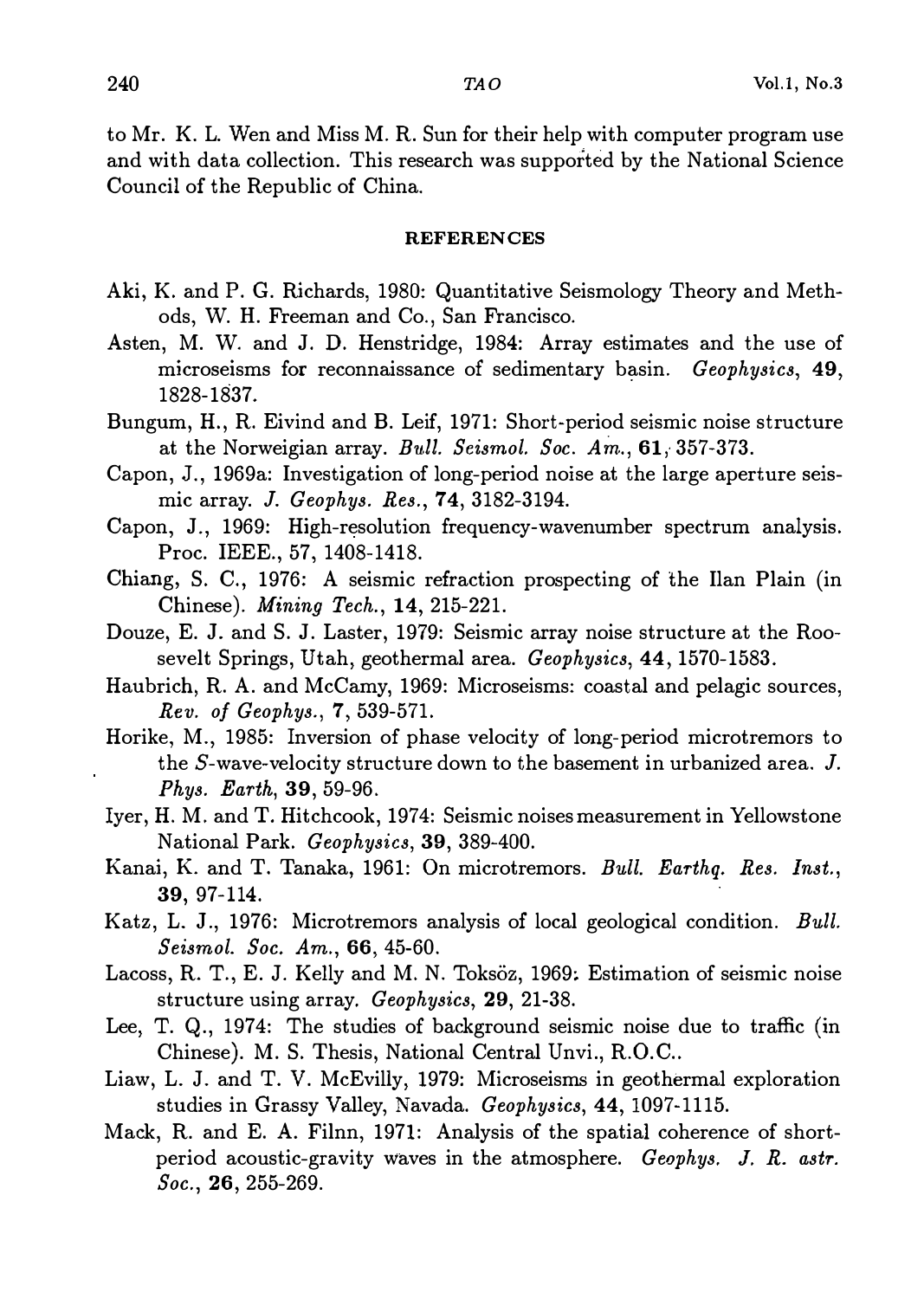- Oppenheimer, D. H. and H. M. Iyer, 1980: Frequency-wavenumber analysis of geothermal microseisms at Norris Geyser baisn, Yellowstone National Park, Wyoming. Geophisics, 45, 952-963.
- Woods, J. W. and P. R. Lintz, 1971: Plane waves at small array. Geophysics, 38' 1023-1041.
- Wen, K. L. and Y. T. Yeh, 1984: Subsurface structure under the SMART1 array. Bull. Inst. Earth Sic., Academia Sinica, 4, 51-72.